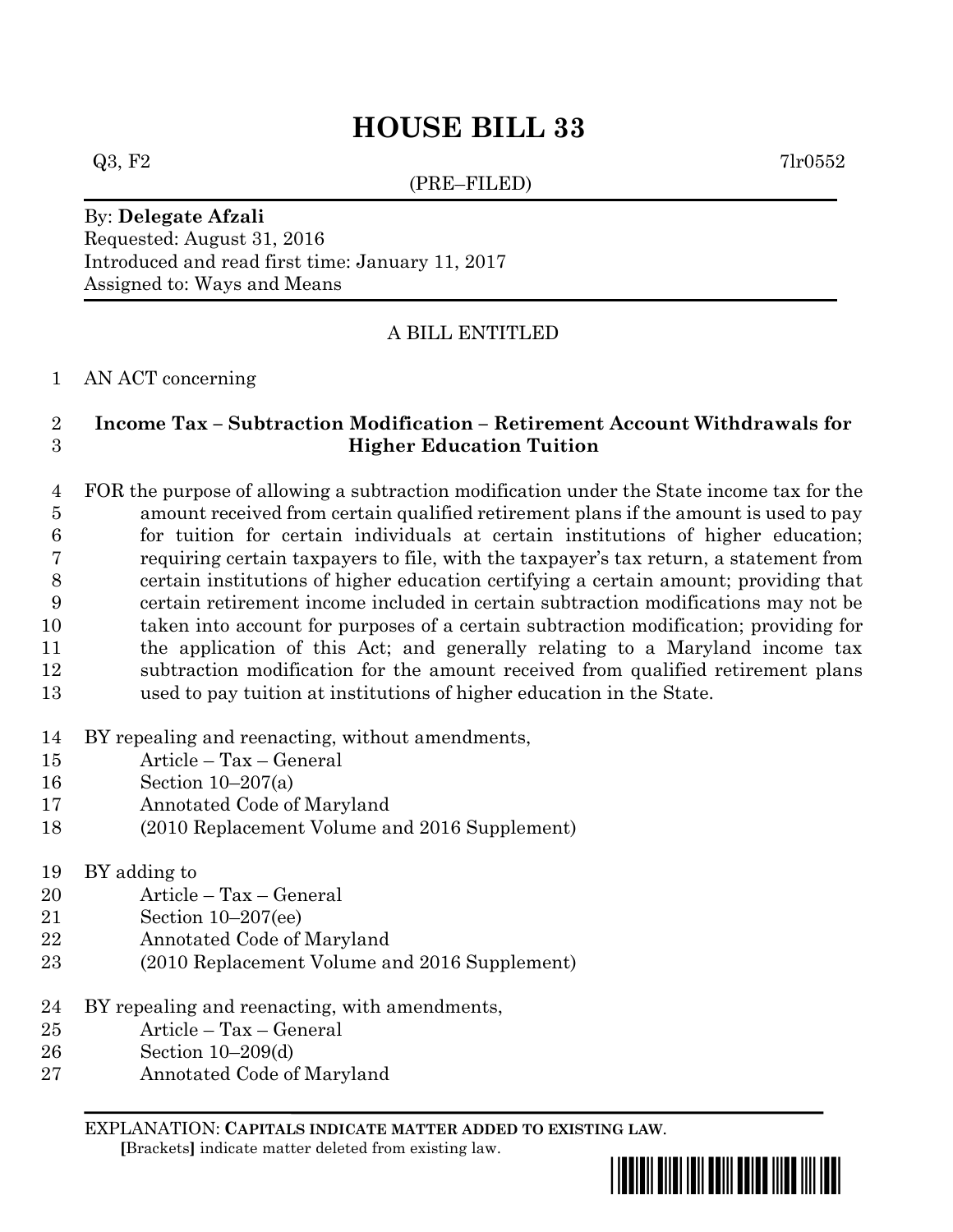|                                  | $\overline{2}$<br><b>HOUSE BILL 33</b>                                                                                                                                                                                                                                                                                                                                                                                    |  |
|----------------------------------|---------------------------------------------------------------------------------------------------------------------------------------------------------------------------------------------------------------------------------------------------------------------------------------------------------------------------------------------------------------------------------------------------------------------------|--|
| $\mathbf{1}$                     | (2010 Replacement Volume and 2016 Supplement)                                                                                                                                                                                                                                                                                                                                                                             |  |
| $\overline{2}$<br>3              | SECTION 1. BE IT ENACTED BY THE GENERAL ASSEMBLY OF MARYLAND,<br>That the Laws of Maryland read as follows:                                                                                                                                                                                                                                                                                                               |  |
| $\overline{4}$                   | Article - Tax - General                                                                                                                                                                                                                                                                                                                                                                                                   |  |
| 5                                | $10 - 207$ .                                                                                                                                                                                                                                                                                                                                                                                                              |  |
| 6<br>7<br>8                      | To the extent included in federal adjusted gross income, the amounts under<br>(a)<br>this section are subtracted from the federal adjusted gross income of a resident to determine<br>Maryland adjusted gross income.                                                                                                                                                                                                     |  |
| 9                                | (EE) (1) IN THIS SUBSECTION, "QUALIFIED RETIREMENT PLAN" MEANS:                                                                                                                                                                                                                                                                                                                                                           |  |
| 10<br>11                         | A RETIREMENT PLAN QUALIFIED UNDER $\S 401(A), \S 403, \text{OR}$<br>(I)<br>§457(B) OF THE INTERNAL REVENUE CODE;                                                                                                                                                                                                                                                                                                          |  |
| 12<br>13                         | (II)<br>AN INDIVIDUAL RETIREMENT ACCOUNT OR ANNUITY UNDER<br>§408 OF THE INTERNAL REVENUE CODE;                                                                                                                                                                                                                                                                                                                           |  |
| 14<br>15                         | (III) A ROTH INDIVIDUAL RETIREMENT ACCOUNT UNDER § 408A<br>OF THE INTERNAL REVENUE CODE;                                                                                                                                                                                                                                                                                                                                  |  |
| 16<br>17                         | A SIMPLIFIED EMPLOYEE PENSION UNDER $\S 408(K)$ OF THE<br>(IV)<br><b>INTERNAL REVENUE CODE; OR</b>                                                                                                                                                                                                                                                                                                                        |  |
| 18<br>19                         | AN INELIGIBLE DEFERRED COMPENSATION PLAN UNDER §<br>(V)<br>457(F) OF THE INTERNAL REVENUE CODE.                                                                                                                                                                                                                                                                                                                           |  |
| 20<br>21<br>22<br>23<br>24<br>25 | THE SUBTRACTION UNDER SUBSECTION (A) OF THIS SECTION<br>(2)<br>INCLUDES ANY AMOUNT RECEIVED FROM A QUALIFIED RETIREMENT PLAN IF THE<br>AMOUNT RECEIVED IS USED DURING THE TAXABLE YEAR TO PAY FOR TUITION AT AN<br>INSTITUTION OF HIGHER EDUCATION LOCATED IN THE STATE, INCLUDING PUBLIC<br>INSTITUTIONS, PRIVATE INSTITUTIONS, FOR-PROFIT INSTITUTIONS, AND CAREER<br>SCHOOLS, FOR AN INDIVIDUAL WHO IS THE TAXPAYER'S: |  |
| 26                               | (I)<br>SPOUSE;                                                                                                                                                                                                                                                                                                                                                                                                            |  |
| $27\,$                           | (II)<br>CHILD OR A DESCENDANT OF THE CHILD;                                                                                                                                                                                                                                                                                                                                                                               |  |
| 28                               | (III)<br>BROTHER, SISTER, STEPBROTHER, OR STEPSISTER;                                                                                                                                                                                                                                                                                                                                                                     |  |
| 29                               | (IV)<br>FATHER OR MOTHER, OR AN ANCESTOR OF EITHER;                                                                                                                                                                                                                                                                                                                                                                       |  |